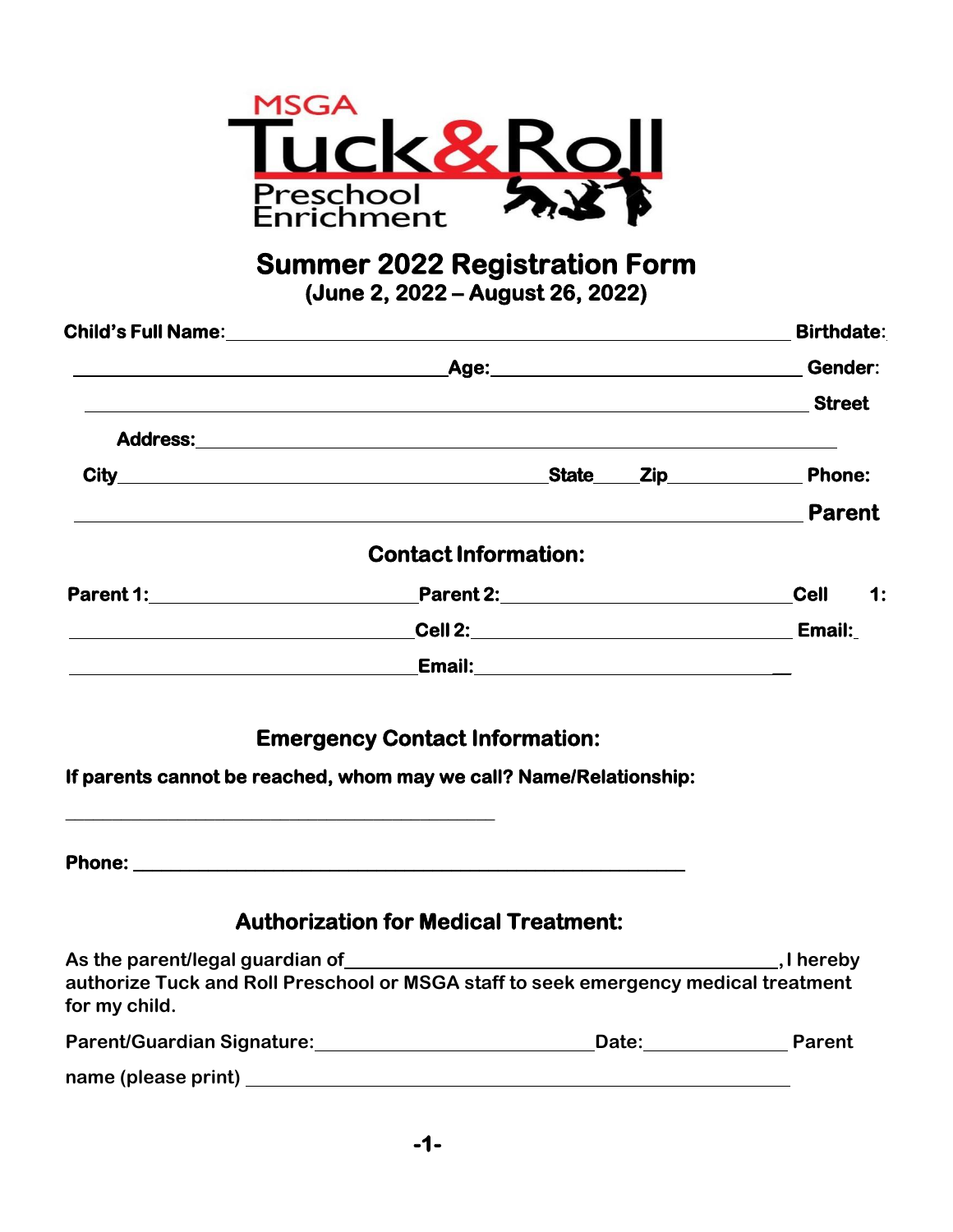# **Enrollment Options Morning Preschool 9:30-12:00**

| <b>Ages</b><br>$3 - 5$      | <b>Monday</b> | Tuesday | Wednesday | <b>Thursday</b> | Friday | <b>Price</b> |
|-----------------------------|---------------|---------|-----------|-----------------|--------|--------------|
| Two<br><b>Days</b>          |               |         |           |                 |        | \$360/mo.    |
| <b>Three</b><br><b>Days</b> |               |         |           |                 |        | \$468/mo.    |
| <b>Five</b><br><b>Days</b>  |               |         |           |                 |        | \$582/mo.    |

#### **Afternoon Preschool 12:30-3:00**

| <b>Ages</b><br>4 and Up     | Monday | Tuesday | Wednesday | <b>Thursday</b> | <b>Price</b> |
|-----------------------------|--------|---------|-----------|-----------------|--------------|
| One<br>Day                  |        |         |           |                 | \$208/mo.    |
| Two<br><b>Days</b>          |        |         |           |                 | \$360/mo.    |
| <b>Three</b><br><b>Days</b> |        |         |           |                 | \$468/mo.    |
| Four<br><b>Days</b>         |        |         |           |                 | \$520/mo.    |

## **Lunch Options 12:00-12:30 (Add to Any Morning or Afternoon)**

| <b>Monday</b> | Tuesday   Wednesday | Thursday | Friday | <b>Price</b> |
|---------------|---------------------|----------|--------|--------------|
|               |                     |          |        | $$8$ /dav    |

## **Full Day Preschool 9:30-3:00 (Lunch Included)**

| <b>Ages</b><br>4 and Up     | <b>Monday</b> | <b>Tuesday</b> | Wednesday | <b>Thursday</b> | <b>Price</b> |
|-----------------------------|---------------|----------------|-----------|-----------------|--------------|
| Two<br><b>Days</b>          |               |                |           |                 | \$472/mo.    |
| <b>Three</b><br><b>Days</b> |               |                |           |                 | \$705/mo.    |
| Four<br>Days +<br>Fri AM    |               |                |           |                 | \$926/mo.    |

*Please email Miss Jen a[t missjen@mtsigymnasticsacademy.com](mailto:missjen@mtsigymnasticsacademy.com) for current availability. Once you have confirmed availability, pre-registration is required to secure your spot!*

**\*A non-refundable commitment fee of \$100 is required to secure your spot. This \$100 will be applied to your final month of tuition.**

**\*A non-refundable supply fee of \$100 is required at registration (Cash or Check Only).**